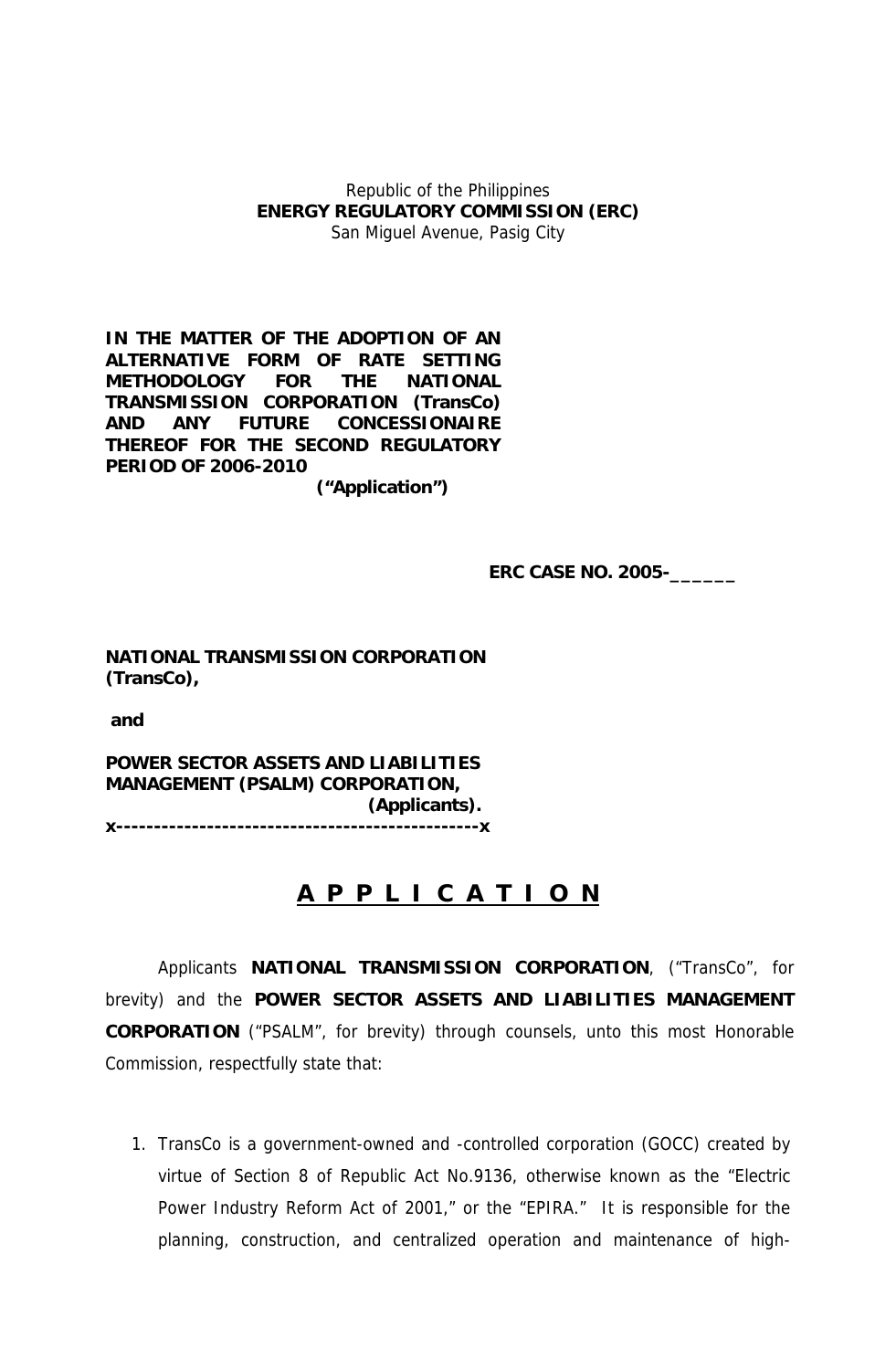voltage transmission facilities nationwide, including those of grid interconnections, as well as the provision of ancillary and other related services;

- 2. TransCo is likewise mandated to provide open and non-discriminatory access to its transmission system to all electricity users and, accordingly, assess and collect transmission charges subject to the approval of this Honorable Commission;
- 3. As a System Operator, TransCo shall also provide central dispatch of all generation facilities connected, directly or indirectly, to the transmission system in accordance with the dispatch schedule submitted by the market operator, taking into account outstanding bilateral contracts;
- 4. Pursuant to Section 8 of the EPIRA, TransCo shall be wholly-owned by PSALM, a GOCC created pursuant to Section 49 of the EPIRA;
- 5. Pursuant to Section 43(f) of the EPIRA, the Energy Regulatory Commission (ERC) developed, approved and adopted the Guidelines on the Methodology for the Setting of Transmission Wheeling Rates (TWRG), a new methodology for setting the transmission wheeling rates of TransCo based on the Maximum Annual Revenue (MAR) Cap. The TWRG was promulgated on May 29, 2003;
- 6. Article VII, (Regulatory Reset Process) of the TWRG sets forth the process that the ERC will follow in determining the price control arrangements that are to be made applicable for the Second Regulatory Period. On September 20, 2004, the ERC, consistent with Section 7.1.2 of the TWRG, published a Regulatory Reset Issues Paper (Issues Paper) to:
	- (a) Provide the ERC's initial views on the issues to be discussed during the Regulatory Reset Process;
	- (b) Guide TransCo in preparing the information required to be delivered by TransCo for the purposes of the Regulatory Reset Process; and
	- (c) Specify the time by which such information shall be delivered;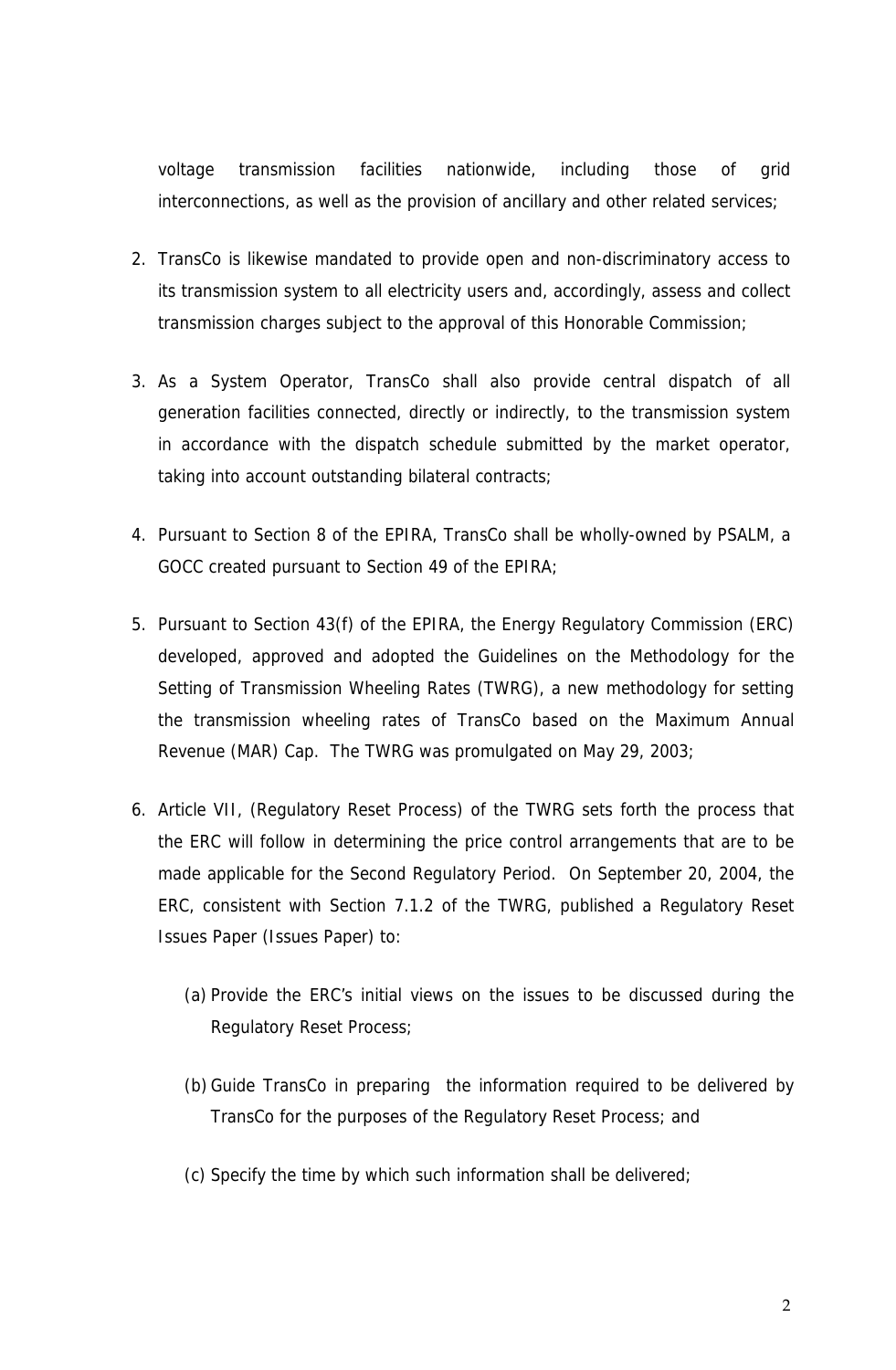- 7. Section 1.2.2 of the Issues Paper requires TransCo to submit to the ERC its filing for the Regulatory Reset, including all data, reports, forecast and information required by the TWRG for this process, not later than August 31, 2005. This Application, and its supporting annexes and attachments, fulfil that requirement. These reports, assumptions and the approach taken by TransCo in the preparation of this filing are summarized in Annex "A";
- 8. Article VII of the TWRG requires that the filing include independent expert reports with respect to each of the following:
	- (a) An asset re-valuation referred to in Section 4.6 of the TWRG. This requirement is met by Asset Re-valuation Report prepared by Sinclair Knight Merz (SKM) in association with PricewaterhouseCoopers (PwC), and Cuervo Appraisers, Incorporated (for convenience referred to as "SKM et. Al."), hereto attached as Annex "B" to form part of this submission;
	- (b) A report on the condition and lives of assets that are used in providing regulated transmission services and referred to in Section 4.8.3 of the TWRG. This requirement is the report prepared by SKM et. Al., hereto attached as part of Annex "B";
	- (c) A determination of the Weighted Average Cost of Capital (WACC) referred to in Section 4.9 of the TWRG. The Applicants have complied with this requirement through the report prepared by Professor Tony van Zijl, Ph.D., professor of Accounting and Finance at Victoria University, with a Doctorate in Finance, and Director of LECG, hereto attached as Annex "C";
	- (d) A review of the Regulated Entity's proposed capital expenditure (CAPEX) referred to in Section 4.10 of the TWRG. Applicants have complied with this requirement through the report prepared by SKM, hereto attached to form part of this submission as Annex "D";
	- (e) A review of the Regulated Entity's proposed operating and maintenance expenditure (OPEX) referred to in Section 4.11 of the TWRG. Applicants have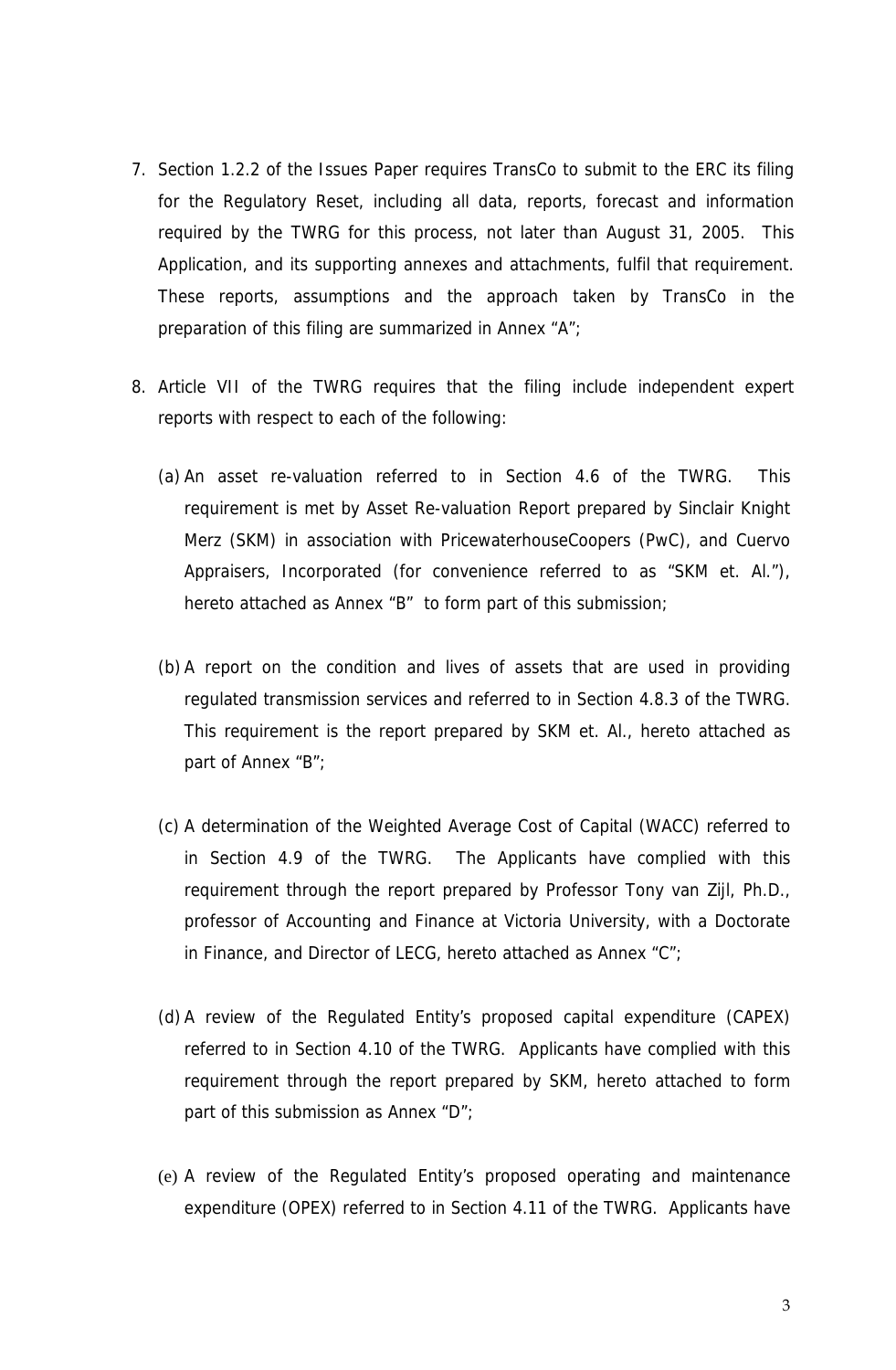complied with this requirement through the report prepared by SKM, hereto attached to form part of this submission as Annex "E".

- 9. In their desire to assist this Honorable Commission, the Applicants likewise engaged the services of an independent taxation expert, Atty. Edmundo P. Guevara, former Deputy Commissioner of the Bureau of Internal Revenue (BIR) and with countless local and foreign contributions on the matter of taxation, to provide an opinion on the taxes for which TransCo and the prospective concessionaire may be held liable. Atty. Guevara's report is attached hereto to form part of this submission as Annex "F".
- 10.Article IV of the TWRG provides that TransCo submit to the ERC, in addition to the experts' reports identified above, the following information and forecasts:
	- (a) The Regulated Entity's forward forecasts of its proposed annual capital expenditure for each Regulatory Year in the Second Regulatory Period. Applicants have complied with this requirement through the forecasts summarized in Annex "A", and the detailed forecasts in the format requested by the ERC in its Issues Paper, which are set out in Schedule 1 of Annex "A";
	- (b) The Regulated Entity's historical operating and maintenance expenditure for each of the three (3) calendar years preceding the commencement of the Secondary Regulatory Period. This requirement is met with actual data for 2003, 2004 and estimated data for 2005. This information is summarized in Annex "A", and the detailed information in the format requested by the ERC in its Issues Paper, is set out in Schedule 2 of Annex "A".

4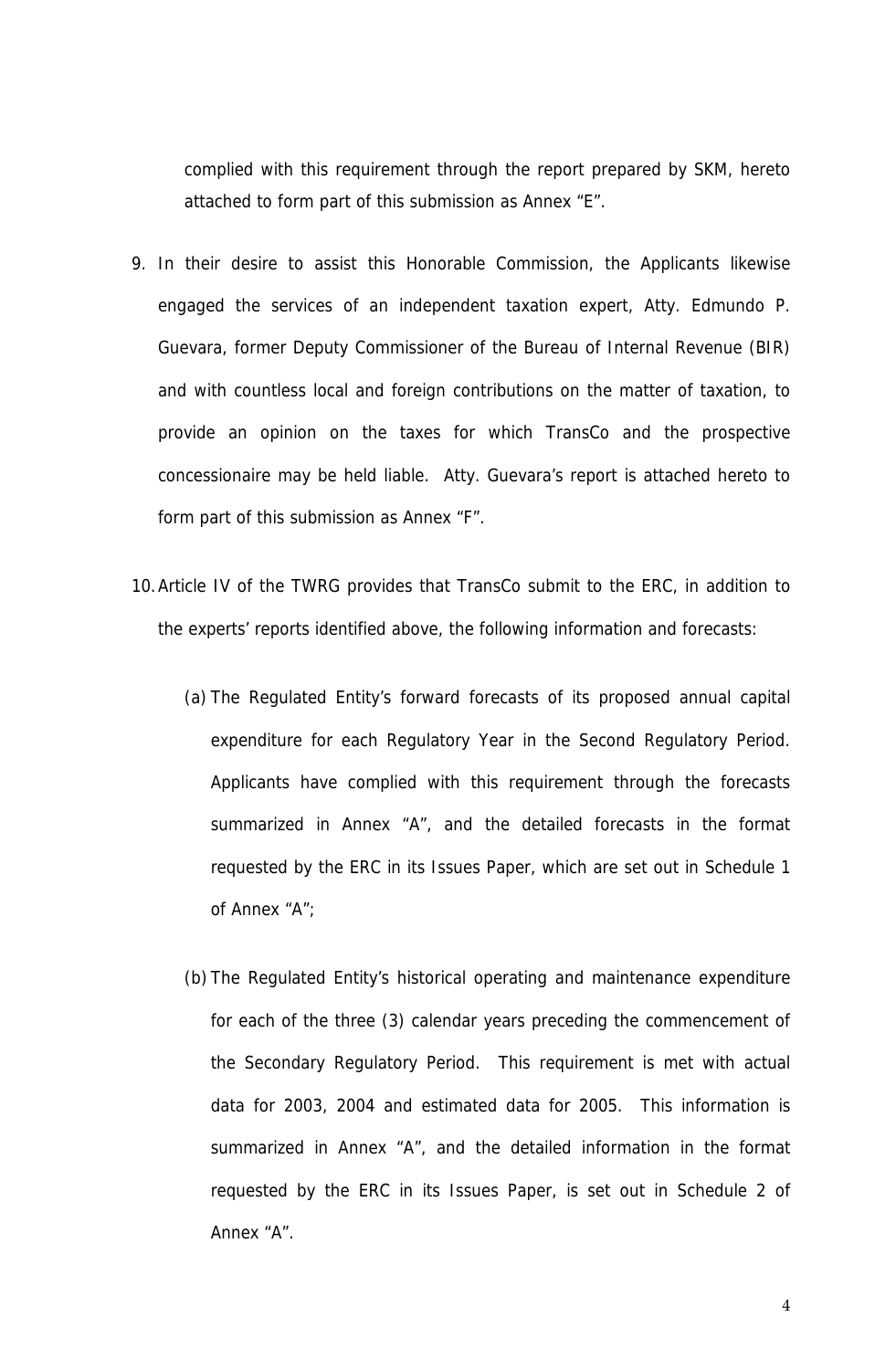- (c) The Regulated Entity's forward forecasts of its proposed annual operating and maintenance expenditure for each Regulatory Year in the Second Regulatory Period. Applicants have complied with this requirement through the forecasts summarized in Annex "A", and the detailed forecasts in the format requested by the ERC in its Issues Paper, set out in Schedule 3 of Annex "A";
- (d) A summary of the Regulated Entity's historical payments of taxes, levies and duties (other than corporate income tax) for each of the three (3) calendar years preceding the commencement of the Second Regulatory Period. Applicants have complied with this requirement with actual data for 2003, 2004 and estimated data for 2005. This information is summarized in Annex "A", and the detailed information in the format requested by the ERC in its Issues Paper, is set out in Schedule 4 of Annex "A";
- (e) The Regulated Entity's forward forecasts of its expected payments of taxes, levies and duties (other than corporate income tax) for each Regulatory Year in the Second Regulatory Period. Applicants have complied with this requirement through the forecasts summarized in Annex "A" , and the detailed forecasts in the format requested by the ERC in its Issues Paper, set out in Schedule 5 of Annex "A";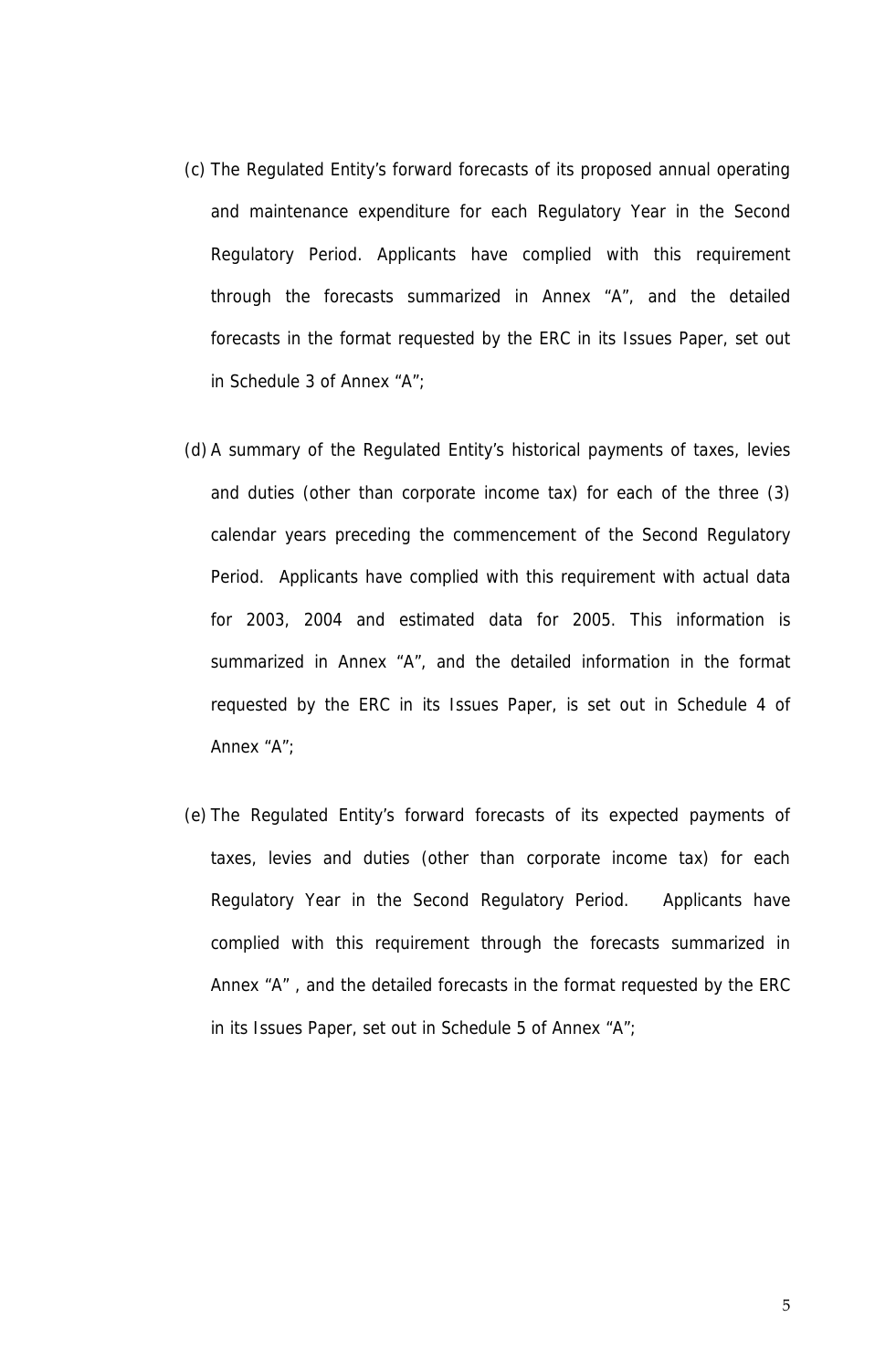- 11.In compliance with the Issues Paper, the Applicants have also obtained independent expert advice, and prepared supporting information and analyses on the following matters:
	- a. Matters pertaining to the roll forward of the initial Regulated Asset Base (RAB) as of December 31, 2004 up to December 31, 2005. This report prepared by SKM et al., hereto attached as part of Annex "B", complies with the requirement;
	- b. Matters pertaining to the roll forward of RAB as of December 31, 2005 to the end of the Second Regulatory Period (Sections 4.7 and 4.8, TWRG). These matters are discussed in Annex "A";
	- c. Matters relating to service quality measures and targets, including a performance incentive scheme (Article VIII, TWRG), are summarized in Annex "A", and supported by Schedule 6 of Annex "A";
	- d. The issues identified in Chapter 8 of the Issues Paper are discussed in Annex "A";
	- e. Information regarding TransCo and PSALM's services, business processes and cost drivers, is provided in Annex "A".
- 12.To assist the Commission in evaluating this application and the supporting information and expert reports, TransCo commissioned a pool of independent experts led by Mr Kieran Murray, to build a computerized model. This model calculates the efficiency factor and price path Smoothed Maximum Allowable Revenue (SMAR) for each year of the Second Regulatory Period. It provides for the outcomes and advice of the experts, or alternative assumptions, to be modeled. The model is capable of calculating the efficiency factor and price path under a range of values and scenarios for the major building blocks. The model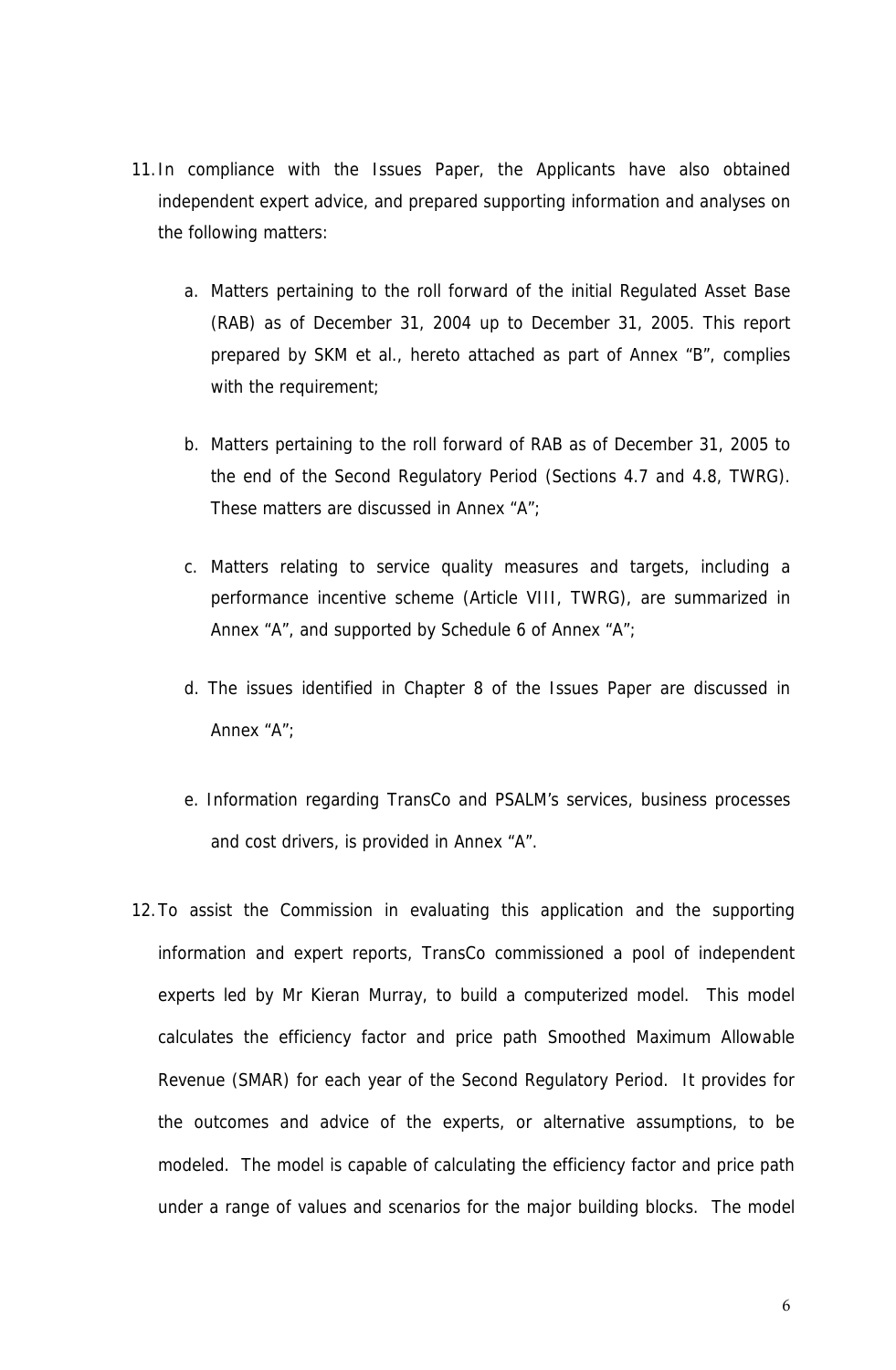is summarized in Annex "A", and an electronic copy of the model is provided in Schedule 7 of Annex "A".

- 13.Annex "A" also sets out the following:
	- (a) Applicants' interpretation and understanding of the Second Regulatory Reset and its underlying principles and objectives;
	- (b) The key assumptions, statements, calculations, and declarations made in order to come up with a preliminary indication of the Maximum Allowable Revenue (MAR) for the Second Regulatory Period, and the Annual Revenue Requirement (ARR) for each year within that five (5) - year period;
	- (c) Applicants also provide position and comments on the following issues:
		- c.1 Treatment of CWIP
		- c.2 Treatment of working capital
		- c.3 Tax timing issues
		- c.4 Efficiency carry-forward mechanism
		- c.5 Form of regulation
- 14.The following tables summarize the key forecasts and information submitted by TransCo and the results obtained from the MAR model,
	- (a) The table below sets out the proposed annual capital expenditures (CAPEX) of TransCo from CY 2005 to 2010: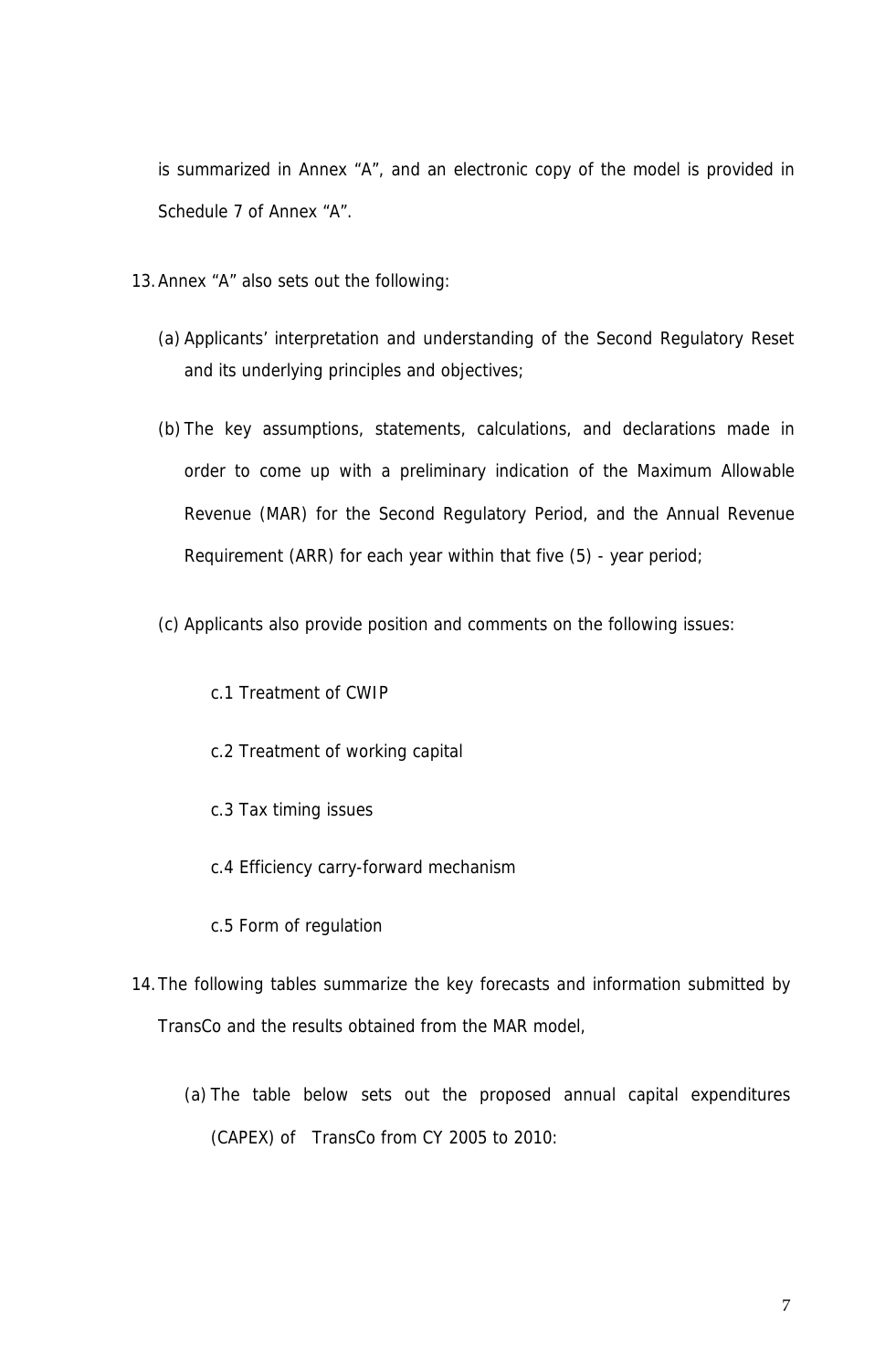|                    | 2003    | 2004            | 2005          | 2006    | 2007                            | 2008    | 2009    | 2010    |
|--------------------|---------|-----------------|---------------|---------|---------------------------------|---------|---------|---------|
| Capex              |         | Actual          |               |         |                                 |         |         |         |
| (in Millions)      |         | (real adjusted) | <b>Budget</b> |         | Forecast (nominal, in Millions) |         |         |         |
| PhP/USD            |         |                 |               | 58.34   | 59.98                           | 61.03   | 61.69   | 62.35   |
|                    |         |                 |               |         |                                 |         |         |         |
| in USD             | 41.7    | 34.7            | 50.5          | 116.0   | 161.6                           | 79.9    | 41.8    | 34.3    |
| in $PhP$           | 3,563.1 | 6,594.9         | 3,587.6       | 4,539.6 | 6,117.6                         | 4,788.5 | 2,661.9 | 2,489.6 |
| <b>Total USD</b>   |         |                 |               |         |                                 |         |         |         |
| equivalent         | 105.3   | 152.5           | 114.6         | 202.7   | 286.8                           | 180.0   | 99.9    | 90.54   |
| <b>Total Capex</b> | - --- - |                 | .             |         |                                 | .       | .       |         |

 $\frac{1}{10}$  PhP  $\frac{5,898.4}{8,540.4}$  6,416.9 11,827.2 17,203.2 10,986.6 6,163.3 5,645.3 **Note: Capex included in the rolled forward of December 2004 RAB to December 2005 is P5,459Mn, reflecting the value of Capex on assets expected to be commissioned in <sup>2005</sup>**.

> (b) To rationalize its proposed operating and maintenance expenditures, TransCo modified its forecast operating expenditure. Accordingly, the forecast operating expenditure proposed for this filing is set out in the table below.

|                                                         | 2005  | 2006  | 2007  | 2008  | 2009  | 2010  |
|---------------------------------------------------------|-------|-------|-------|-------|-------|-------|
| Exchange Rate (PhP/USD)                                 | 56.00 | 58.34 | 59.98 | 61.03 | 61.69 | 62.35 |
| <b>CPI USA</b>                                          | 3.2%  | 2.9%  | 2.9%  | 2.8%  | 2.8%  | 2.8%  |
| <b>CPI Philippines</b>                                  | 8.2%  | 7.2%  | 5.8%  | 4.6%  | 3.9%  | 3.9%  |
|                                                         |       |       |       |       |       |       |
| <b>Total Operating &amp; Maintenance</b><br>Expenditure | 4,437 | 5,401 | 5.932 | 6.774 | 7.285 | 7,854 |

#### **Revised Opex Forecast (PhP Mn, Nominal)**

(c) The table below sets out the assumptions used by the Applicants in the

calculation of the applicable taxes, levies, and duties:

| <b>Taxes</b>          | <b>Tax Rate</b>                             | <b>Basis</b>                                                                                                        |
|-----------------------|---------------------------------------------|---------------------------------------------------------------------------------------------------------------------|
| 1. Income Tax         | 2006 to $2008 - 35\%$<br>2009 to 2010 - 30% | Taxes are paid in succeeding period<br>(2006 paid in 2007, 2007 paid in<br>2008, etc.), as per TWRG<br>requirement. |
|                       |                                             | Adjustment to working capital to fund<br>tax payments.                                                              |
| 2. Franchise Tax      |                                             |                                                                                                                     |
| a. National           | exempt                                      |                                                                                                                     |
| b. Local              | 75% of 1%                                   | Gross receipts of the preceding year                                                                                |
| 3. Real Property Tax  |                                             | Inputs from the Regional Finance                                                                                    |
| 4. Taxes & Duties     |                                             | Inputs from the Regional Finance                                                                                    |
| 5. Local Business Tax |                                             |                                                                                                                     |
| -TransCo              | 75% of 1%                                   | - Gross Receipts of the preceding                                                                                   |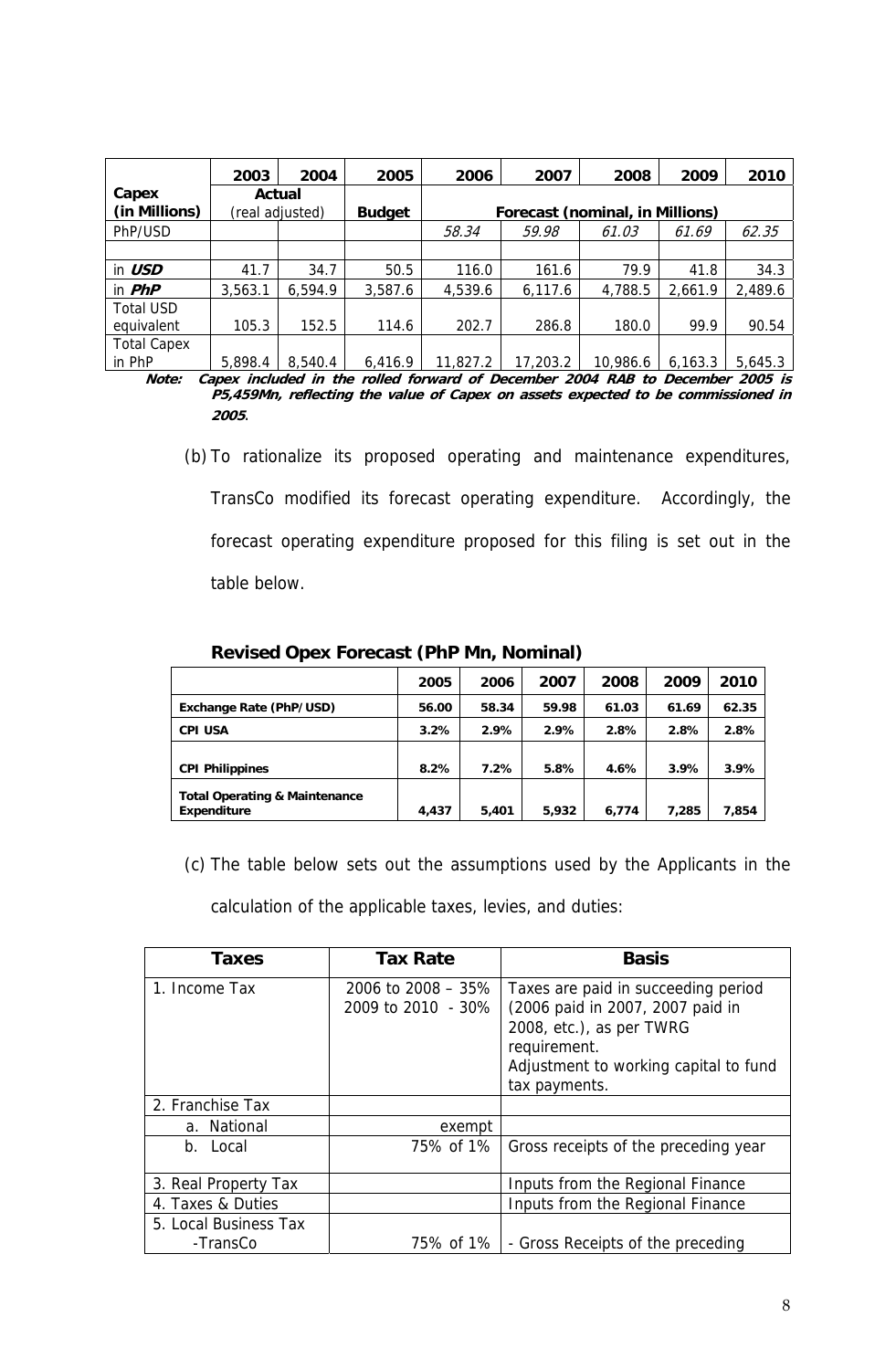| Taxes                           | <b>Tax Rate</b>                   | <b>Basis</b>                                                    |
|---------------------------------|-----------------------------------|-----------------------------------------------------------------|
|                                 |                                   | year                                                            |
| -Concessionaire                 | 75% of 1%                         | - Gross Receipts of the preceding year<br>of the Concessionaire |
| 6. Other taxes                  |                                   |                                                                 |
| a. Local transfer tax<br>b. DST | 75% of 1%<br>P15 for every P1,000 | - Cost of the New Projects<br>- Inputs from TransCo Finance     |

(d) The value of the RAB over the Second Regulatory Period with adjustments

is forecast in the table below:

| 2006      | 2007      | 2008      | 2009      | 2010                                                                            |
|-----------|-----------|-----------|-----------|---------------------------------------------------------------------------------|
| 159,457.9 | 164,843.7 | 176,152.4 | 180,937.5 | 180,691.5                                                                       |
| 4,994.2   | 4,994.2   | 4,994.2   | 4,994.2   | 4,983.3                                                                         |
| 11,827.2  | 17,203.3  | 10,986.6  | 6,163.3   | 5,645.3                                                                         |
| 997.7     |           |           |           |                                                                                 |
| 449.6     | 900.4     | 1,207.4   | 1,415.1   | 1,638.2                                                                         |
|           |           |           |           |                                                                                 |
| 164,843.7 | 176,152.4 | 180,937.5 | 180,691.5 | 179,715.2                                                                       |
|           |           |           |           | Nato: Assumed WACC of 22% as recommended by Independent Expert, Prof. Topy, Van |

**Note: Assumed WACC of 22% as recommended by Independent Expert, Prof. Tony Van Zijl, Ph.D.** 

(e) The proposed performance indicators and the corresponding weights are set out in the table below. The proposed weightings are based on an assessment of the impacts of the different performance indicators for end users.

|    | Performance Indicator              | Weighted Percentage, % |
|----|------------------------------------|------------------------|
| 1. | System Interruption Severity Index | 30                     |
|    | (SISI)                             |                        |
|    | Frequency of Tripping per 100 ckt- | 25                     |
|    | km (FOT/100ckt-km)                 |                        |
|    | 3. System Availability (SA)        | 25                     |
|    | Frequency Limit Compliance (FLC)   | 10                     |
| 5. | Voltage Limit Compliance (VLC)     | 10                     |

15.In securing the independent experts and experts' reports referred to above, the applicants adhered strictly to Article VII of the TWRG and Section 53 of the Implementing Rules and Regulations (IRR) of Republic Act No. 9184, otherwise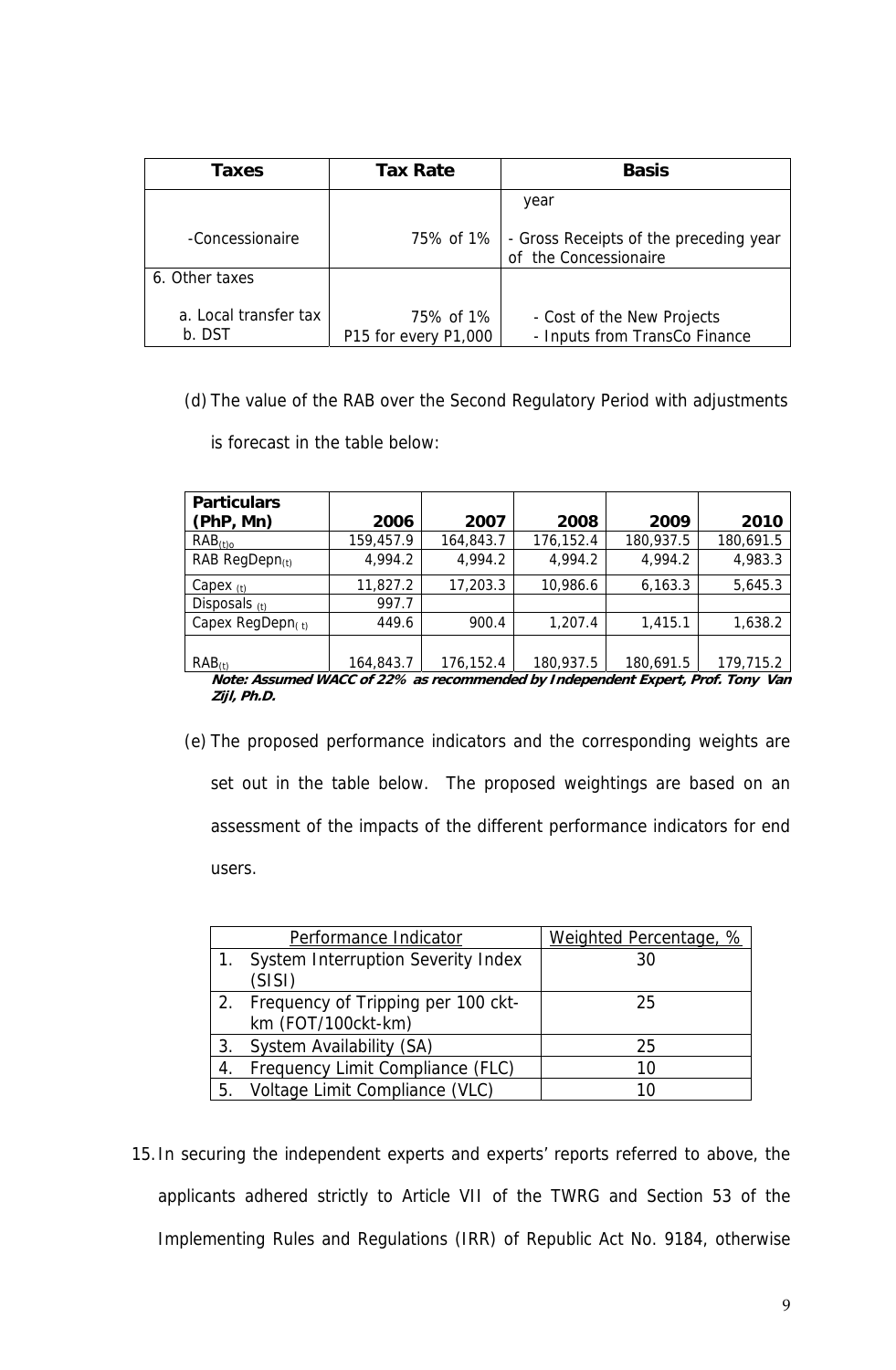known as the "Government Procurement Reform Act." The said independent experts were provided by TransCo and PSALM with full cooperation and support, in the form of extensive information, full access to premises, records and assets, and reasonable funding, pursuant to Section 14.3 of the TWRG;

They were evaluated on the basis of Article XIV and Appendix B of the TWRG. The selection process strictly observed transparency, integrity, fair play, and the absence of any conflicts of interest;

- 16.This submission is with the approval of the respective Boards of Directors (BODs) of TransCo and PSALM. Attached hereto as Annexes "G" and "H", respectively, are the resolutions of the TransCo and PSALM Boards approving this submission;
- 17.In compliance with the requirements of Section 4 (e) of Rule 3 of the Implementing Rules and Regulations (IRR) of the EPIRA, this Application has been published in a newspaper of general circulation and the Office of the Quezon City and Makati City local governments have been provided with the copy of this Application;
- 18.This Application, and the supporting annexes and attachments, comprise the filing required of the "Regulated Entity" (that is TransCo), for the Second Regulatory Period;
- 19.The following proposals for the Second Regulatory Period (2006-2010), to wit;
	- i. Optimized Depreciated Replacement Cost of TransCo's Regulatory Asset Base (RAB) rolled forward from 2004 to 2010;
	- ii. Forecast Capital Expenditures (CAPEX);
	- iii. Forecast Operating and Maintenance Expenditures (OPEX);
	- iv. Tax Items and Assumptions;
	- v. Working Capital;
	- vi. Performance Incentive Schemes;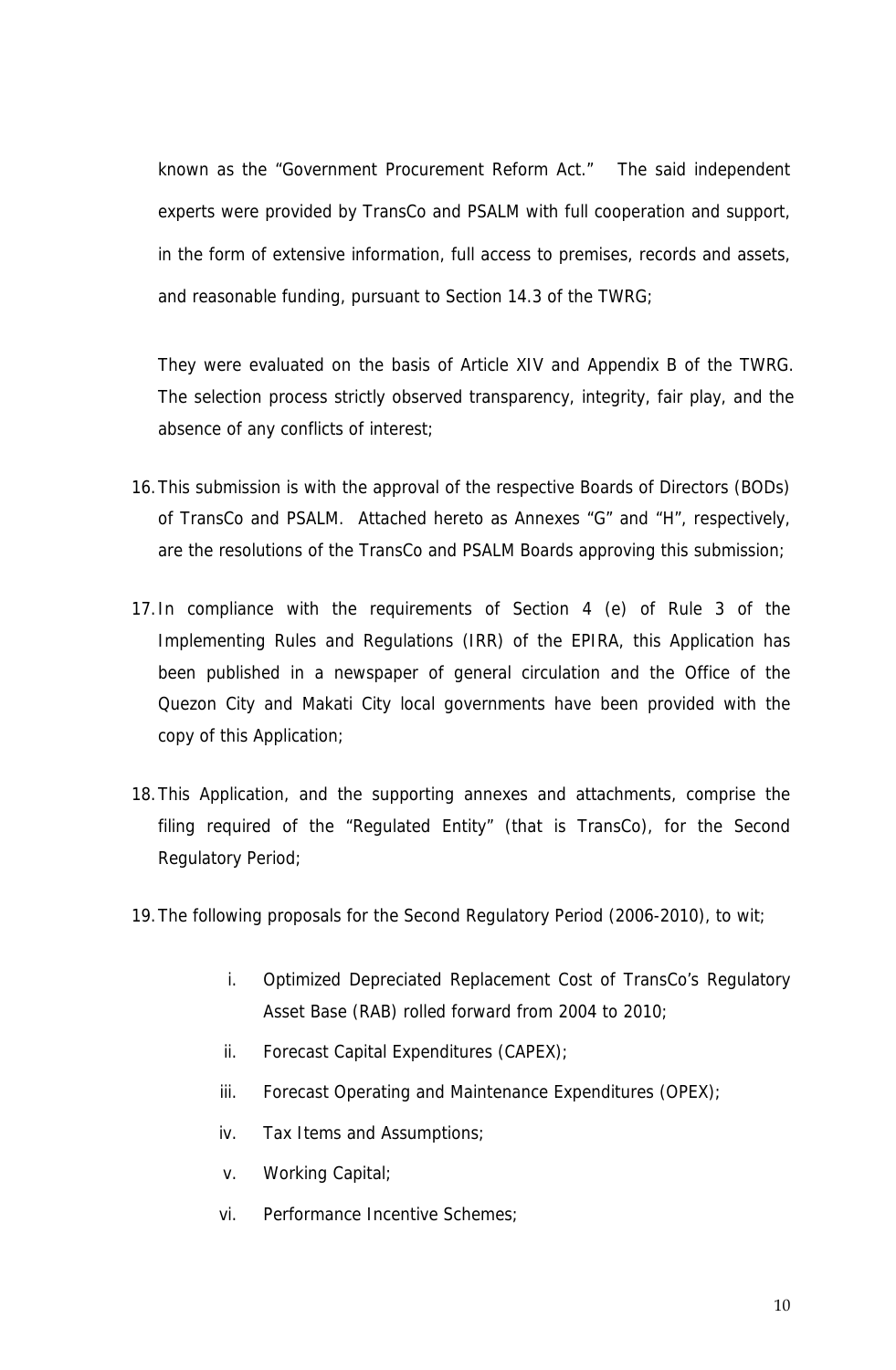vii. WACC as recommended by Professor Tony Van Zijl, Ph.D.,

are designed and developed in accordance with the provisions of the TWRG and the Regulatory Reset Issues Paper as would lay down a basis for fair and reasonable set of smoothed MARs for the Second Regulatory Period that will serve the public interest and convenience and signal the efficient utilization of transmission facilities that will ultimately redound to the best interest and benefit of the consumers.

# **P R A Y E R**

**WHEREFORE,** it is most respectfully prayed of this Honorable Commission to approve the following in the Commission's determination of the set of smoothed Maximum Allowable Revenues (MAR) for the second regulatory period:

- (i) Optimized Depreciation Replacement Cost of TransCo's rolled forward Regulatory Asset Base (RAB) from 2004 to 2010;
- (ii) The Forecast Capital Expenditures (CAPEX)
- (iii) The Forecast Operating and Maintenance Expenditures (OPEX)
- (iv) The Working Capital Proposals
- (v) The Tax items and assumptions
- (vi) The Performance Incentive Schemes

In addition, Applicants also respectfully pray to this Honorable Commission to consider the expert's report on Weighted Average Cost of Capital (WACC) in the calculation of TransCo's set of smoothed Maximum Allowable Revenues (MAR) for the Second Regulatory Period, commencing January 2006.

Applicants pray for other reliefs deemed just and equitable under the premises.

Quezon City and Makati City for Pasig City, August 29, 2005.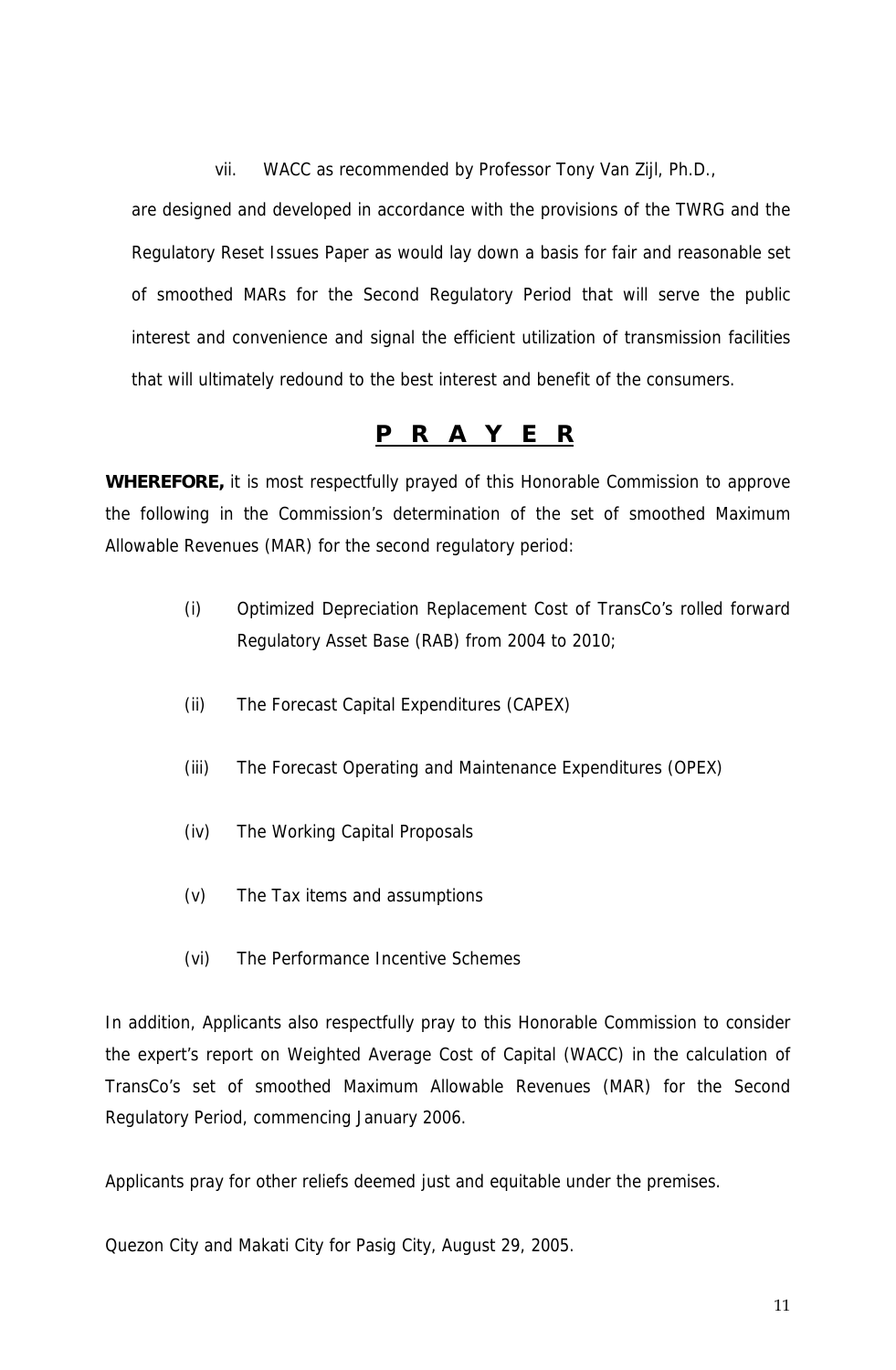# **NATIONAL TRANSMISSION CORPORATION (TransCo)**

 **By:** 

**NOEL Z. DE LEON** 

 $G_{\text{C}}$  IBP No. 622842 (02/01/05, Quezon City) ROL 022042 (02/01/03, QUE20 Roll of Attorney No. 36660, 04/90 NATIONAL TRANSMISSION CORPORATION Power Center, Quezon Avenue corner BIR Road, Diliman, 1101 Quezon City

**17 V** LEON T. TAPEL, JR.

Deputy General Counsel IBP No.641639 (01/31/05, PPLM) Roll of Attorney No. 34555, 05/30/87 NATIONAL TRANSMISSION CORPORATION Power Center, Quezon Avenue corner BIR Road, Diliman, 1101 Quezon City

**HENRY P. ALOG**  $N_{\text{Man}} \sim \text{A}$  $X'$   $P'$   $A$   $LOG$ 

**Corporate Attorney III** IBP No. 624204-02/03/05-Q.C. Roll of Attorney No. 36130 (04/90) NATIONAL TRANSMISSION CORPORATION Power Center, Quezon Avenue corner BIR Road, Diliman, 1101 Quezon City

 $\overline{\Omega}$  $\Lambda$ olestod /  $\cdot$ SOLEDAD T. DE LA VEGA

Corporate Attorney III IBP NO. 628439 (12/16/04, Pasig City) Roll of Attorney No. 45797, 05/01 NATIONAL TRANSMISSION CORPORATION Power Center, Quezon Avenue corner BIR Road, Diliman, 1101 Quezon City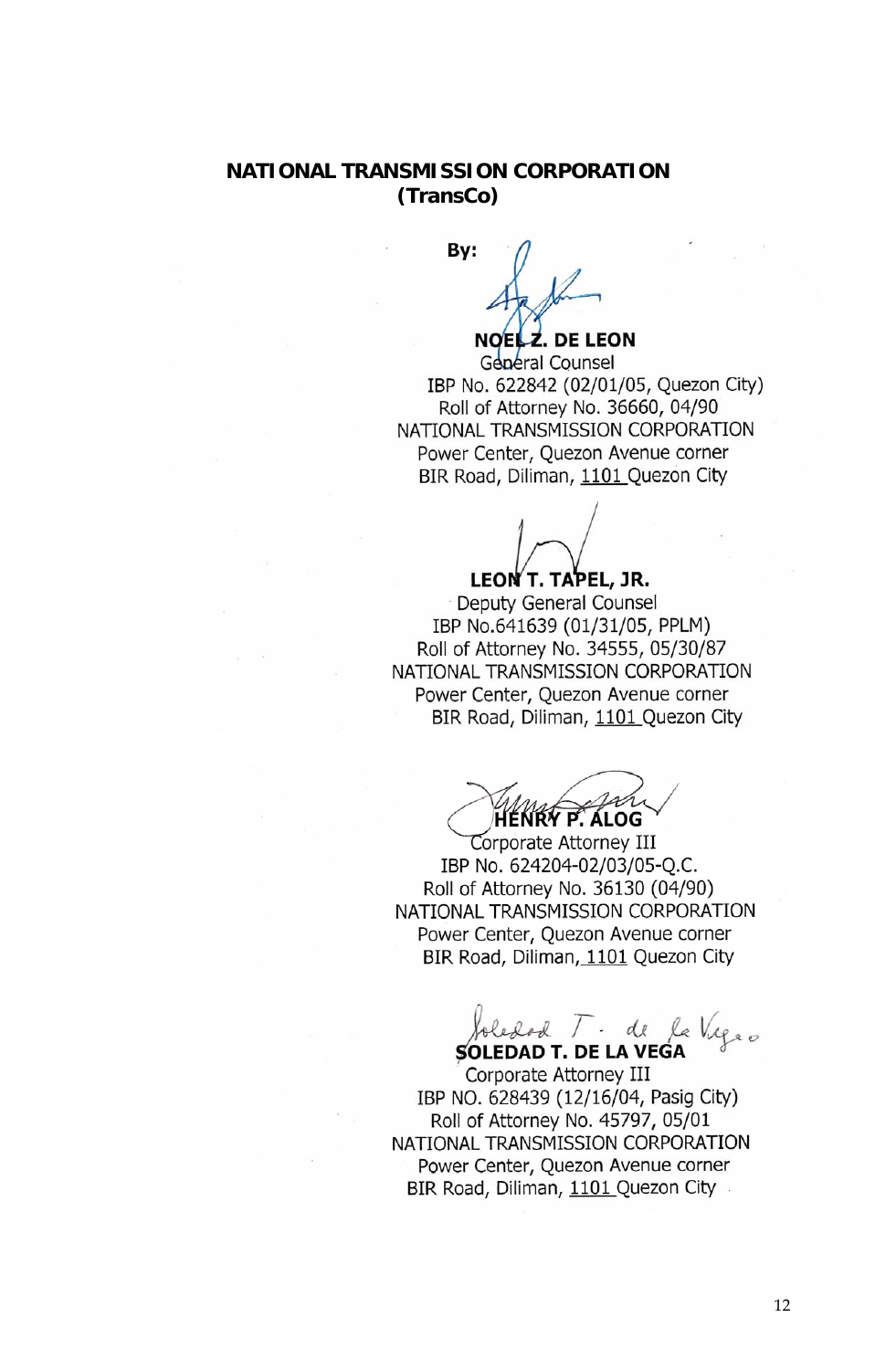### **POWER SECTOR ASSETS AND LIABILITIES MANAGEMENT CORPORATION (PSALM)**

**By:** 

**MARIA LUZ L. CAMINERO** 

 General Counsel IBP No. 651993 (05-11-05, Quezon City) Roll of Attorney No. 35714 Power Sector Assets and Liabilities Management Corporation 2<sup>nd</sup> Floor, SGV Building, 6758 Ayala Avenue, Makati City

**CECILIO B. GELLADA, JR.** 

Corporate Legal Counsel IBP No. 644957 (02-24-05, Quezon City) Roll of Attorney No. 30354 Power Sector Assets and Liabilities Management Corporation 2<sup>nd</sup> Floor, SGV Building, 6758 Ayala Avenue, Makati City

**LIBERTY Z. DUMLAO**  RTY Z. DUMLAO

Corporate Attorney A IBP No. 651992 (05-11-05, Makati City) Roll of Attorney No. 41588 Power Sector Assets and Liabilities Management Corporation 2<sup>nd</sup> Floor, SGV Building, 6758 Ayala Avenue, Makati City

 $\mathbf{D}$   $\mathbf{D}$   $\mathbf{D}$   $\mathbf{D}$   $\mathbf{D}$   $\mathbf{D}$  $\n *Mami C D Q Q Q Q Q Q Q Q Q Q Q Q Q Q Q Q Q Q Q Q Q Q Q Q Q Q Q Q*$ DAVID I. B. OCAMPO

Corporate Attorney A IBP No. 636005 (01-11-05, Camarines Sur) Roll of Attorney No. 37759 Power Sector Assets and Liabilities Management Corporation 2<sup>nd</sup> Floor, SGV Building, 6758 Ayala Avenue, Makati City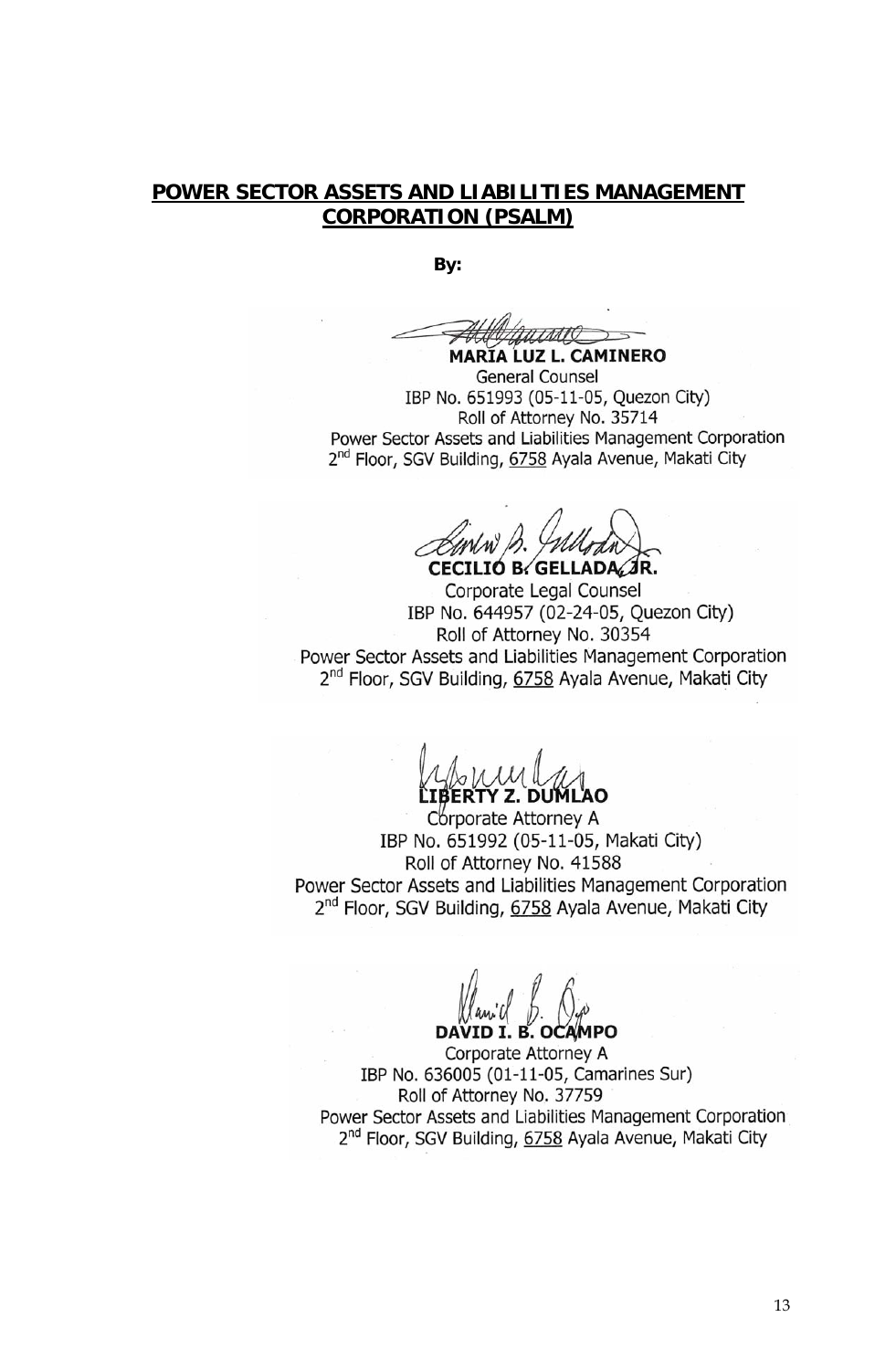**(Republic of the Philippines) ( Quezon City ) S.S.** 

### **VERIFICATION AND CERTIFICATION**

I, **ALAN T. ORTIZ, Ph.D.**, of legal age, married, with office address at the Power Center, Quezon Avenue corner BIR Road, Diliman, 1101 Quezon City, after having been duly sworn to in accordance with law, do hereby depose and state that:

- (1) I am the President and Chief Executive Officer (CEO) of the National Transmission Corporation ("TransCo"), one of the herein "Applicants;"
- (2) I have caused the preparation of the instant "Joint Application" and the allegations therein contained are true and correct based on my personal knowledge and the records available to Applicant-TransCo;
- (3) I have not commenced any other action or proceeding involving the same issues in the Supreme Court, the Court of Appeals or any court, tribunal, or quasi-judicial agency and, to the best of my knowledge, no such other action or claim is pending therein; and
- (4) If I should hereinafter learn that the same or a similar action or claim has been filed or is pending in the Supreme Court, the Court of Appeals or any court, tribunal, or quasi-judicial agency, I shall report the said fact within five (5) days from discovery thereof to the Honorable Commission.

August 29, 2005, Quezon City, Philippines.

 **ALAN T. ORTIZ, Ph.D.**  and the contract of the action of the Affiant

**SUBSCRIBED and SWORN TO** before me this 29 day of August, 2005, with affiant **ALAN T. ORTIZ, Ph.D.** presenting to me his Community Tax Certificate No. 15653418 issued on January 6, 2005 at Quezon City, Philippines, known to me and to me known to be the same person who executed the foregoing "**Joint Application**" consisting of fifteen (15) pages, including this page where this Acknowledgment is written.

**NOTARY PUBLIC** My commission expires on 00 IBP NO. 628440

Doc. No. 378<br>Page No. 76 Book No. Series of 2005

Series of 2005.